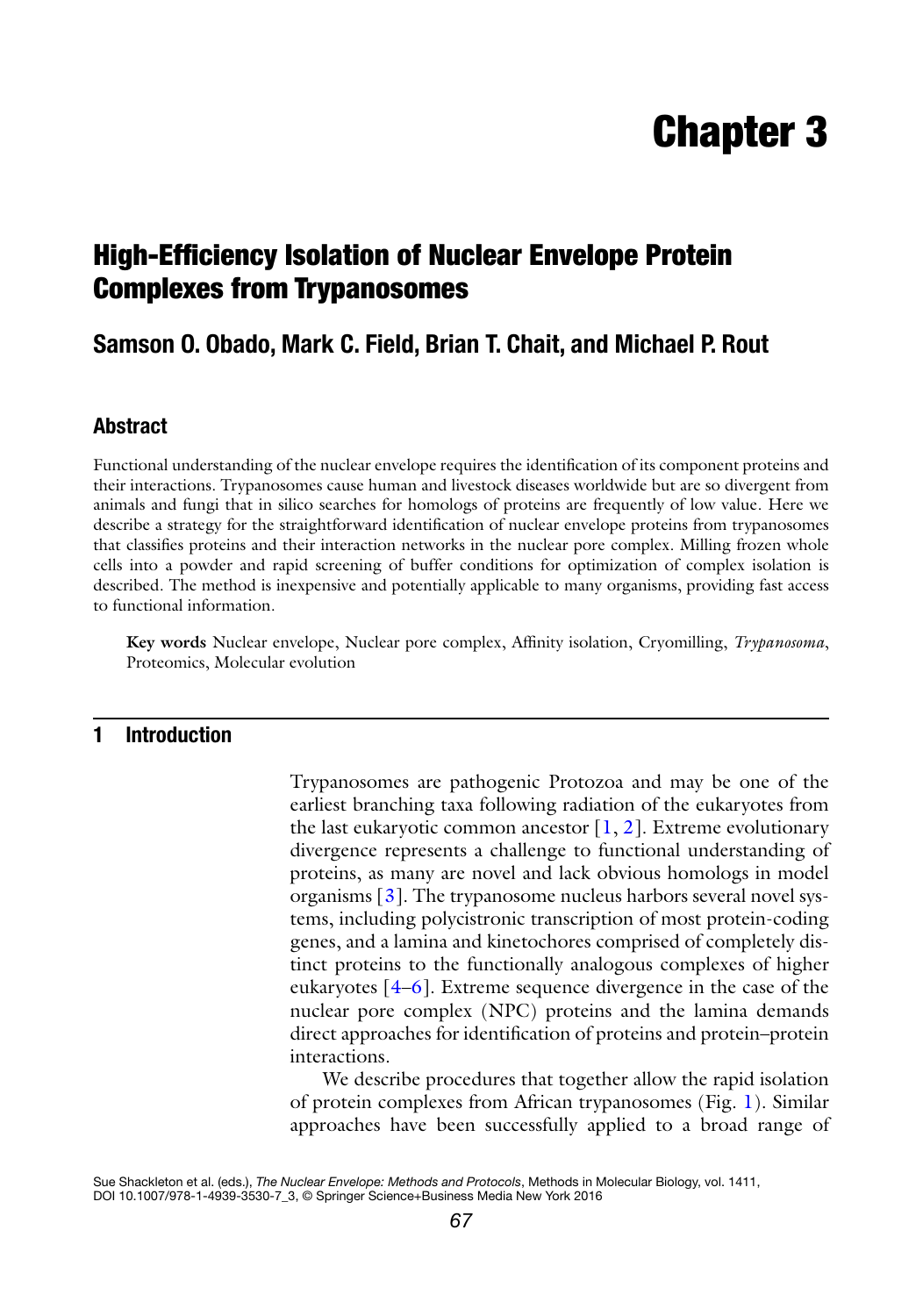<span id="page-1-0"></span>

**Fig. 1** Overall schematic of biophysical cell lysis and proteomics. Cells are harvested, flash frozen in liquid nitrogen, and added to precooled steel jars containing steel balls. As the jar is centrifuged in a planetary ball mill, it rotates, causing the balls to cascade with high force and mill the frozen cells into a powder. Various extraction solutions can then be tested to find the most suitable conditions for the protein complex of interest. The cell powder is resuspended in an extract solution and clarified by centrifugation. Affinity capture is performed in the presence of anti-GFP antibody coupled to magnetic beads and then eluted and fractionated by SDS–PAGE. Protein bands are excised, digested with trypsin, and identified by mass spectrometry. This figure is adapted and modified from Oeffinger et al. [7]

organisms, and we believe that these methods have major utility in deciphering the nuclear and cellular biology of trypanosomes. This protocol exploits the ability to grow parasites in semi-defined media, routine genetic modification, and specifically facile introduction of an epitope tag into one allelic copy of the diploid genome. The epitope tag is typically GFP, although a wide range of common epitopes and/or ectopic expression can also be used successfully. Parasites are frozen in liquid nitrogen and milled to a powder using a Retsch Planetary Ball Mill, providing highly efficient breakage of cells without a need for solubilization or denaturing reagents. This powder can be conveniently stored at −80 °C for several months. Individual aliquots of this stock powder can then be tested in affinity isolation procedures using magnetic beads with covalently coupled antibody allowing rapid screening of buffers, detergents, and additives, to arrive at an optimal, or acceptable, set of conditions suitable for electrospray ionization mass spectrometry. The cryomilling approach can provide rapid and inexpensive access to a large constellation of interaction data.

# **2 Materials**

It is crucial to consult and follow the Material Safety Data Sheets and your institute's health and safety procedures for the appropriate handling of equipment and potentially hazardous materials used in these protocols. If in doubt, we advise contacting the authors for advice, which will be gladly given.

*2.1 Preparation of Frozen Trypanosome Pellets*  1. Refrigerated centrifuge and rotor for spinning large cell volumes (e.g., Beckman JLA 8.100 rotor).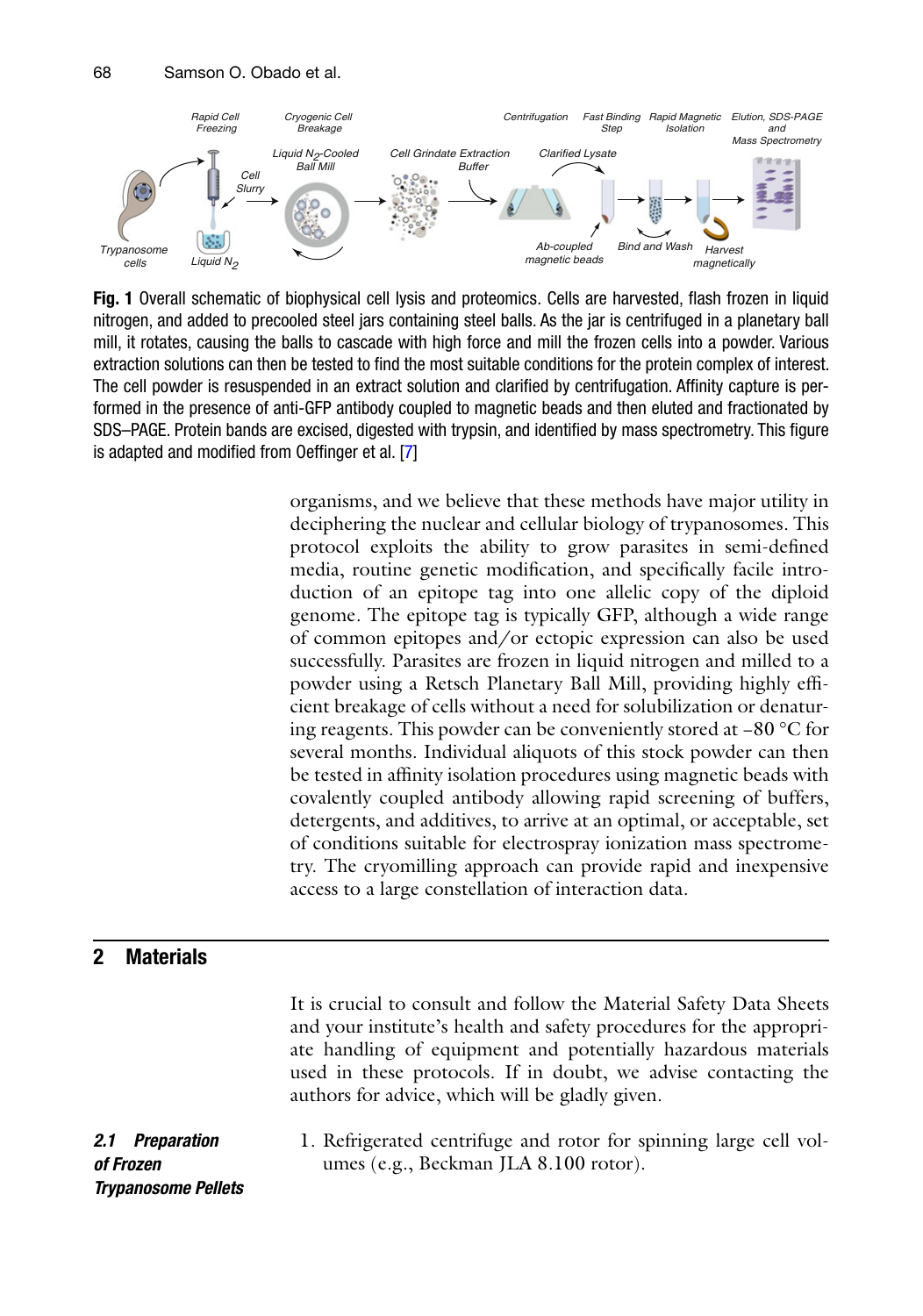- 2 . Phosphate-buffered saline (PBS) if working with procyclic form trypanosomes or trypanosome dilution buffer (TDB) if working with bloodstream form trypanosomes. TDB—pH 7.4: 5 mM KCl, 80 mM NaCl, 1 mM  $MgSO<sub>4</sub>$ , 20 mM Na<sub>2</sub>HPO<sub>4</sub>,  $2 \text{ mM } \text{NaH}_2\text{PO}_4$ , and  $20 \text{ mM }$  glucose.
- 3 . Resuspension buffer: Ice cold 1× PBS or TDB containing 1 mM dithiothreitol (DTT) and protease inhibitors without EDTA.
- 4 . 50-mL polypropylene Falcon-type tubes.
- 5 . 20-mL syringe and syringe caps.
- 6 . Liquid nitrogen.
- 7 . Styrofoam container.
- 8 . Pipettor.
- 9 . 10- and 20-mL pipettes.

# *2.2 Conjugation of Magnetic Beads*

- 1. Rotator for microfuge tubes at 30 °C.
- 2. Vacuum aspirator or equivalent.
- 3. Anti-GFP antibody ( *see* **Note 1** ).
- 4. 0.1 M sodium phosphate buffer  $(NaPO<sub>4</sub>)$ —pH 7.4: 2.62 g  $NaH_2PO_4 \times H_2O$  (MW 137.99) (2 mM) and 14.42 g  $Na<sub>2</sub>HPO<sub>4</sub> × 2H<sub>2</sub>O$  (MW 177.99) (20 mM). Adjust pH if necessary.
- 5. 3 M ammonium sulfate (stock solution):  $39.6 \text{ g } (\text{NH}_4)_2\text{SO}_4$ (MW 132.1). Dissolve in 0.1 M sodium phosphate buffer (pH 7.4) and adjust to 100 mL.
- 6. Phosphate-buffered saline (PBS).
- 7. PBS + 0.5 % Triton X-100: Include 0.5 % (w/v) Triton X-100 in 100 mL PBS solution.
- 8. 100 mM glycine–HCl pH 2.5—make fresh.
- 9. 10 mM Tris–HCl pH 8.8.
- 10. 100 mM triethylamine—make fresh.
- 11. 1× PBS/50 % glycerol.

#### 1. Liquid nitrogen . *2.3 Cryomilling*

- 2. Retsch Planetary Ball Mill PM100.
- 3. Retsch steel jar, lid, and 20-mm steel balls ( *see* **Note 2** ).
- 4. Teflon puck (custom made) and Teflon insulating jar (available from Retsch, a division of Verder Scientific that manufactures equipment for homogenizing laboratory samples) (Fig. [2a](#page-3-0)).
- 5. Cryoprotective gloves.
- 6. Safety goggles.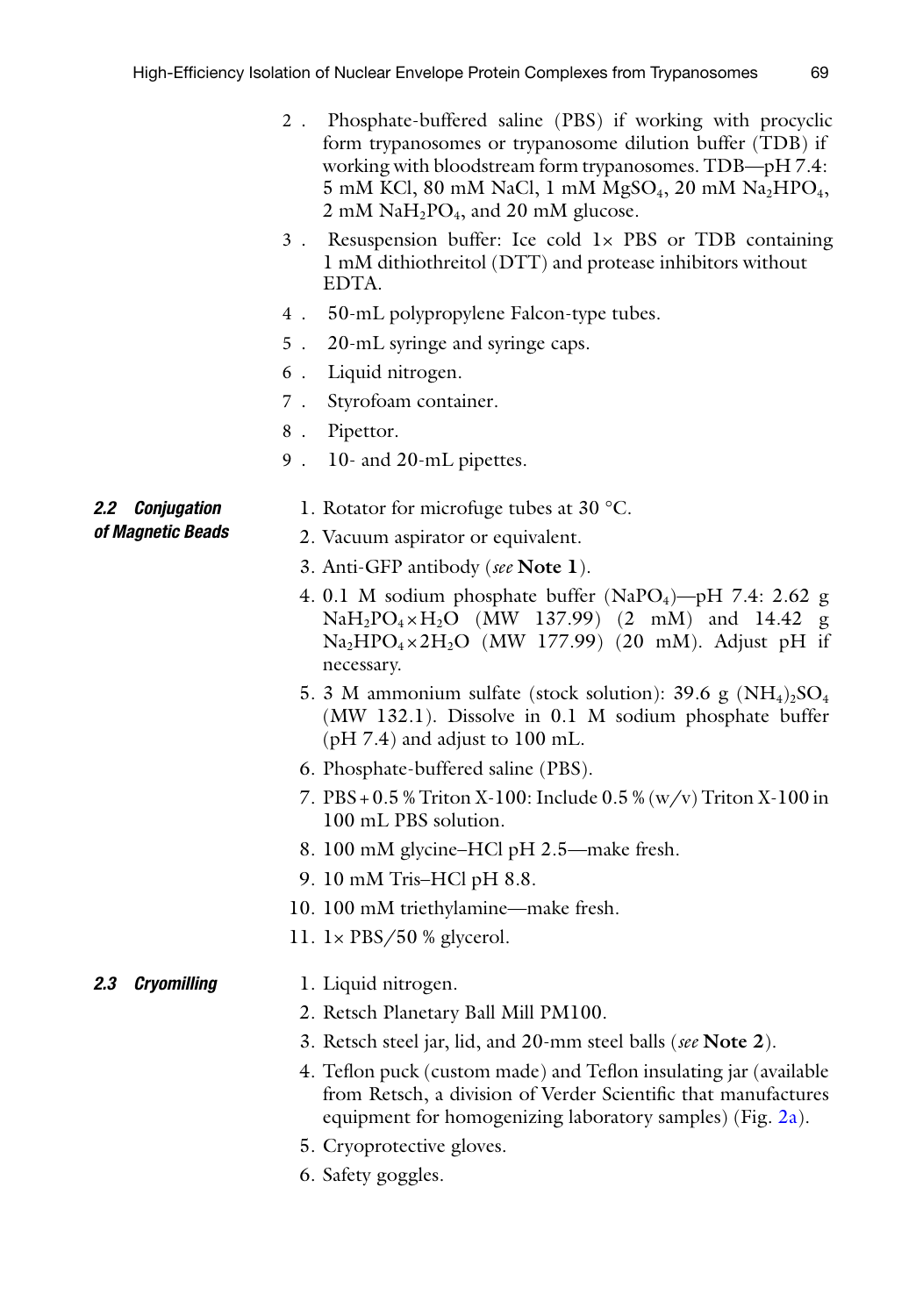<span id="page-3-0"></span>

# B

Place steel balls in jar and place in teflon jacketed secondary jar. Place steel lid on jar.

Cool assembly with liquid nitrogen and teflon puck, tweezers, spatula and scoop in a styrofoam box.

Carefuly remove cooled jar and place frozen cell pellets in jar.

Replace the steel lid and place in teflon jacketed secondary jar. Place teflon puck on top of the assembly.



Carefully disassemble steel jar and transfer milled powder to a liquid nitrogen pre-cooled falcon tube. Store at -80C .

Clamp to secure assembly and operate the PM100 as described in Methods.

Place assembly as shown above.

Weigh the assembled apparatus and adjust counterweight.

 **Fig. 2** Requirements and setup of the cryomilling procedure. ( **a** ) *Panels* showing required items: *A* , tweezers; *B* , liquid nitrogen scoop for pouring 2–15 mL (made by making an incision on a polypropylene tube using a razor blade and then inserting the spatula to create a handle); *C* , 20-mm steel balls; *D* , 50-mL steel jar; *E* , steel jar lid; *F*, Teflon puck; *G*, Teflon jar; *H*, spatula; *I*, cryo-gloves; *J*, liquid nitrogen dewar; *K*, goggles; *L*, face mask; *M*, Retsch PM100 Planetary Ball Mill; and *N*, *inset* showing a recommended safety adaptation to prevent accidental use of the PM100 without clamping the assembled milling apparatus. ( **b** ) A step-by-step guide to assembly of components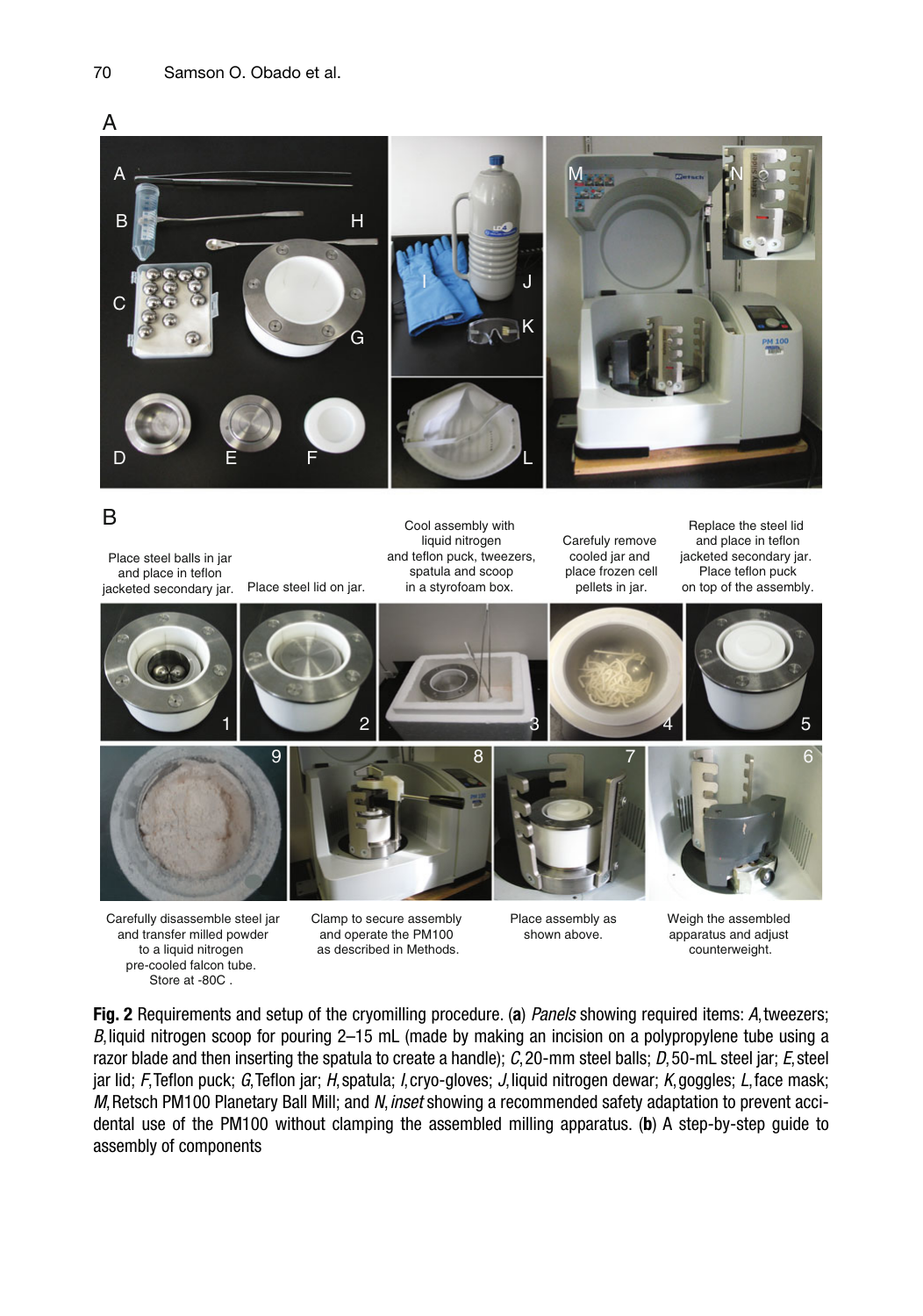- 7. Large tweezers.
- 8. Spatula.
- 9. Liquid nitrogen scoop. This can be generated by fusing the handle to a 50-mL polypropylene tube (Fig. [2a\)](#page-3-0).

#### 1. Magnetic beads conjugated with anti-GFP (or other tag used) antibody. **2.4 Affinity Capture**

- 2. Magnetic rack for microcentrifuge tubes.
- 3. Extraction buffers for affinity capture that contain a buffering agent such as Tris or HEPES, salt for ionic strength such as NaCl/KCl, detergents such as Triton, and protease inhibitors. Divalent cations such as Magnesium may be added as required.
- 4. Microcentrifuge.
- 5. Cryomilled powder.
- 6. Elution buffer: protein gel loading dye buffer without reducing agents added or 40 mM Tris–HCl pH 8.0 and 2 % SDS.
- 7. Reducing agent: 50 mM DTT.

# **3 Methods**

| 3.1 Preparation<br>of Frozen<br><b>Trypanosome Pellets</b> | 1. For optimal results, we use $2 \times 10^{10}$ cells as the minimum num-<br>ber of cells for efficient cryomilling. Harvest cells by pelleting<br>at 3000 $\times$ g in a centrifuge at 4 °C (see Note 3). |
|------------------------------------------------------------|---------------------------------------------------------------------------------------------------------------------------------------------------------------------------------------------------------------|
|                                                            | 2. Discard the supernatant and resuspend the cell pellet in 40 mL<br>of ice-cold 1x PBS for procyclic form trypanosomes or TDB<br>for bloodstream form trypanosomes.                                          |
|                                                            | 3. Pellet the resuspended cells at $1500 \times g$ for 5 min at 4 °C.                                                                                                                                         |
|                                                            | 4. Discard supernatant and add ice-cold resuspension buffer<br>equivalent to the volume of the cell pellet.                                                                                                   |
|                                                            | 5. Remove the piston/plunger from a 20-mL syringe and add a<br>cap to the nozzle to prevent flow through of the cell suspen-<br>sion (Fig. $3$ ).                                                             |
|                                                            | 6. Transfer resuspended cells into the 20-mL syringe and place in<br>a 50-mL polypropylene Falcon-type tube as illustrated (Fig. 3).                                                                          |
|                                                            | 7. Pellet the resuspended cells at $5000 \times g$ for 5 min at 4 °C to<br>compact the cells and minimize buffer carryover.                                                                                   |
|                                                            | 8. During step 7, fill a Styrofoam box with liquid nitrogen and<br>cool a pre-labeled 50-mL polypropylene Falcon-type tube to<br>liquid nitrogen temperature.                                                 |
|                                                            | 9. Discard the supernatant from the pelleted cells and remove the<br>syringe cap.                                                                                                                             |
|                                                            | 10. Fill the cooled 50-mL tube with liquid nitrogen.                                                                                                                                                          |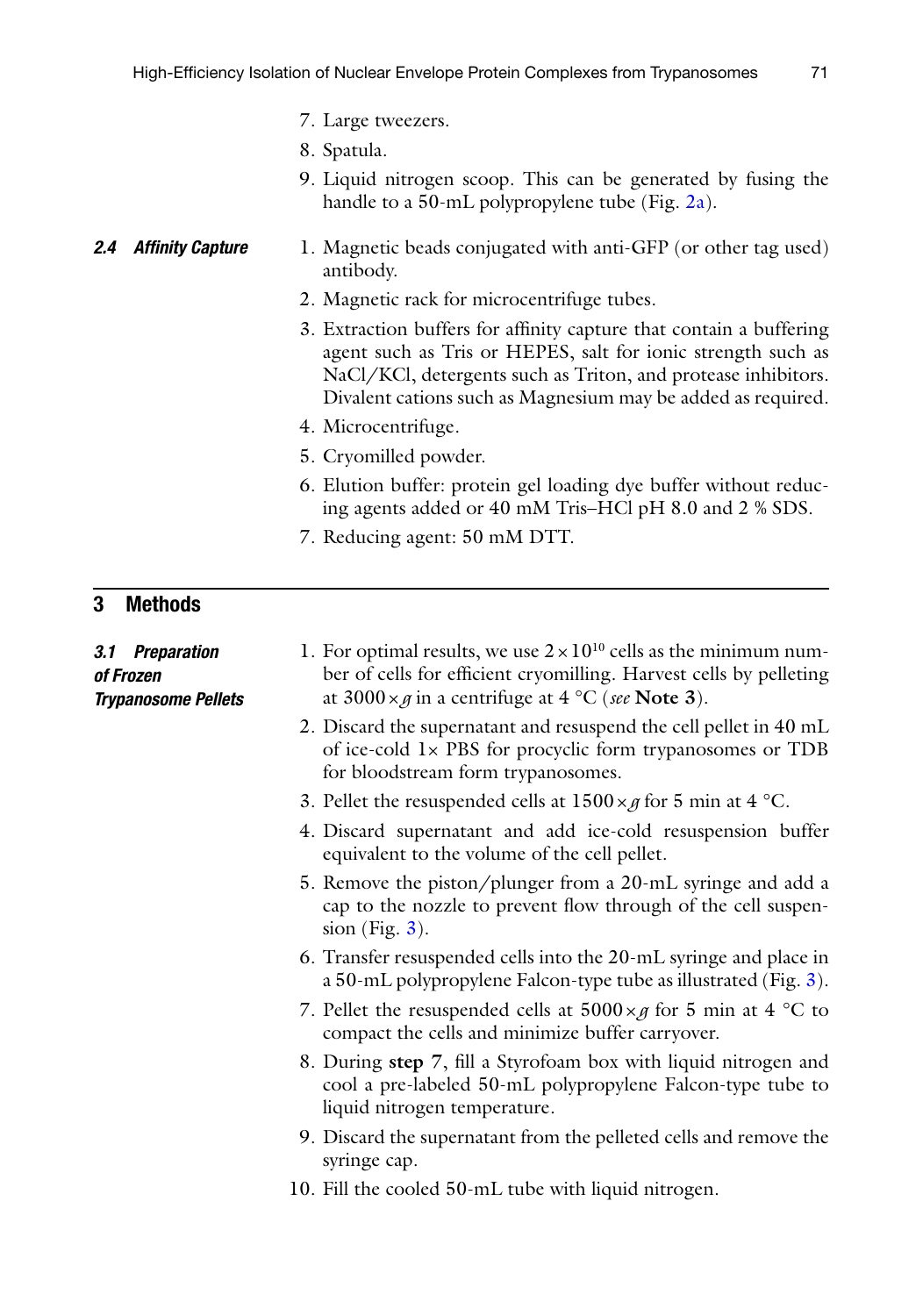<span id="page-5-0"></span>

 **Fig. 3** Illustration of the making of frozen cell pellets. *Highlighted* are the key steps to facilitate the making of frozen cell pellets. Additional information can be found on [www.ncdir.org/public-resources/protocols](http://www.ncdir.org/public-resources/protocols)

- 11. Gently place the piston/plunger back onto the syringe that contains the cell pellets and apply very gentle pressure extruding the trypanosome cell slurry into the 50-mL tube containing the liquid nitrogen (Fig. 3).
- 12. Decant the remaining liquid nitrogen from the 50-mL tube that contains the frozen cell pellets/noodles and store at −80 °C until required for cryomilling( *see* **Note 4**).

*3.2 Cryomilling Frozen Trypanosome Pellets*

This protocol is heavily modified from an earlier version  $[7]$ . A modification of the earlier protocol has been shown to greatly facilitate mammalian cell affinity isolation procedures  $[8]$ . Here we describe a modified form for trypanosomes.

Extensive notes and description of any modifications and instructions that facilitate the cryomilling technique are available on the website of the National Center for Dynamic Interactome Research ( [www.ncdir.org/public-resources/protocols \)](http://www.ncdir.org/public-resources/protocols). It is important to visit the website for the latest updates and additional information,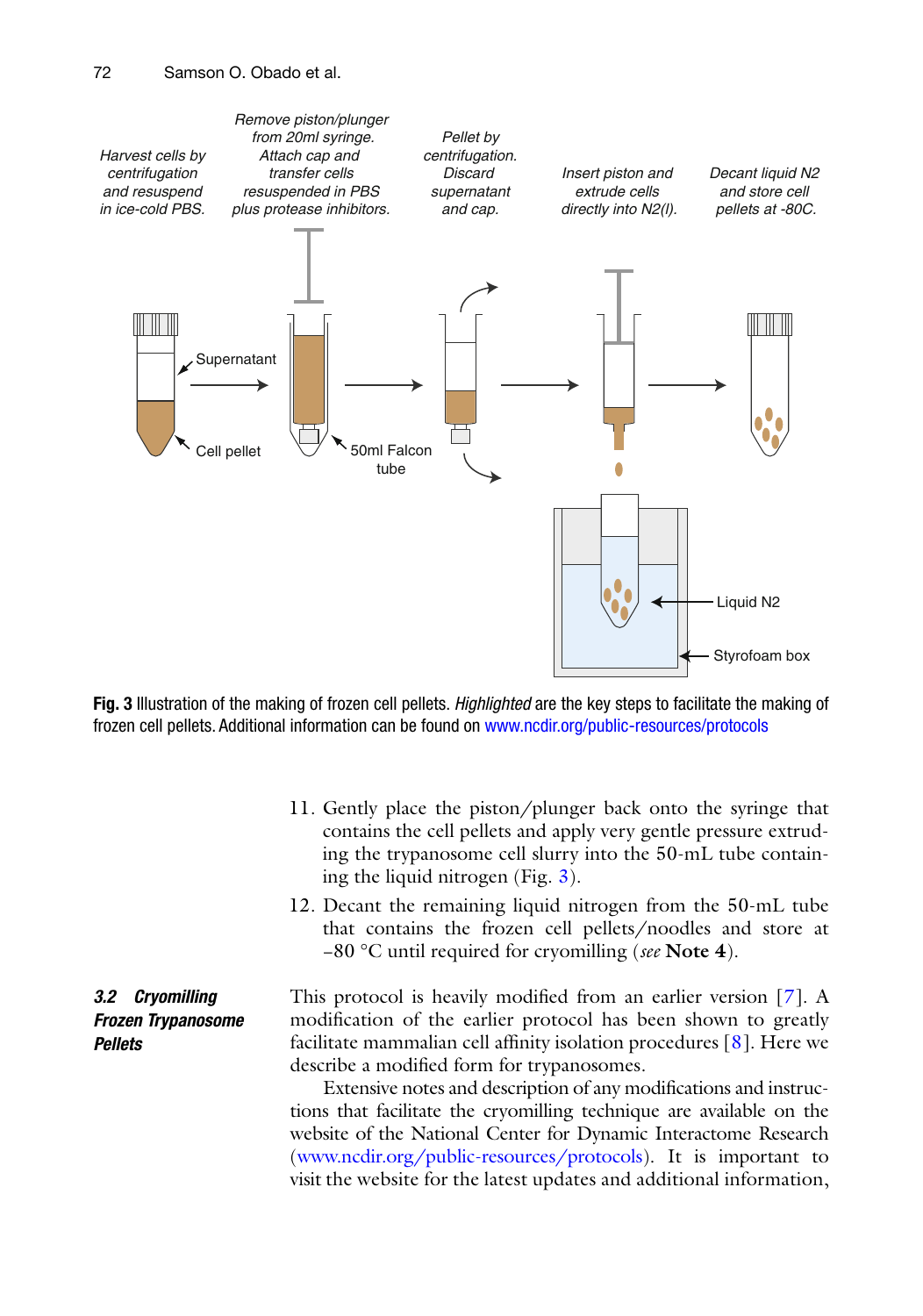particularly with respect to safety procedures, prior to attempting the cryomilling procedure. *Protective clothing*, *goggles*, *and cryoprotective gloves must be used at all times during cryomilling.*

- 1. Precool the steel jar, lid, Teflon puck, and Teflon insulating jar and steel balls in a Styrofoam box containing liquid nitrogen.
- 2. Once cooled to liquid nitrogen temperature (very little bubbling), carefully remove all cooled units from the liquid nitrogen using tweezers.
- 3. Assemble as shown in Fig. [2b](#page-3-0).
- 4. Put frozen cells into the assembled and cooled steel jar (Fig. [2\)](#page-3-0).
- 5. Place the cooled lid and then the cooled Teflon puck on top of the steel jar (Fig. [2\)](#page-3-0).
- 6. Set the milling setup into the PM100 (Fig. [2\)](#page-3-0).
- 7. Clamp down the milling jar as per manufacturers' instructions ( *be sure to clamp down the jar or serious injury may occur*).
- 8. Adjust the setting on the PM100 to mill your frozen material at 400 rpm for 3 min, with a 1-min interval (the PM100 will pause briefly after each minute and switch direction to allow counterrotation of the milling jar). Cool the jar after each 3-min cycle by adding 10–15 mL of liquid nitrogen in the space between the Teflon jar and the 50-mL cryomilling steel jar. Allow the liquid nitrogen to evaporate completely (10 s) and repeat. Alternatively, the whole setup can be unclamped and cooled in a Styrofoam box with liquid nitrogen (do not submerge the jars completely as this will result in the loss of cell material/powder) for about 30 s before re-clamping and resuming the milling procedure. *It is important for the operator to follow good standard practice and take extreme care when handling liquid nitrogen*.
- 9. Repeat **step 8** three times ( *see* **Note 5**).
- 10. Unclamp the steel jar and add 2–5 mL of liquid nitrogen into the grinding jar using the liquid nitrogen scoop described in Fig. [2](#page-3-0) ( *see* **Note 6**). The liquid nitrogen helps dislodge any compacted powder and facilitates liquid cryomilling that results in a finer millate. *It is important for the operator to follow good standard practice and take extreme care when handling liquid nitrogen*.
- 11. Re-clamp and cool the jar by adding 10–15 mL of liquid nitrogen in the space between the Teflon jar and the 50-mL cryomilling steel jar.
- 12. Mill the cell powder for 1–2 min at 400 rpm ( *see* **Note 7**). Cool the jar immediately as in **step 11** while it is still clamped on the PM100 by pouring about 10–15 mL of liquid nitrogen using the liquid nitrogen scoop into the space between the Teflon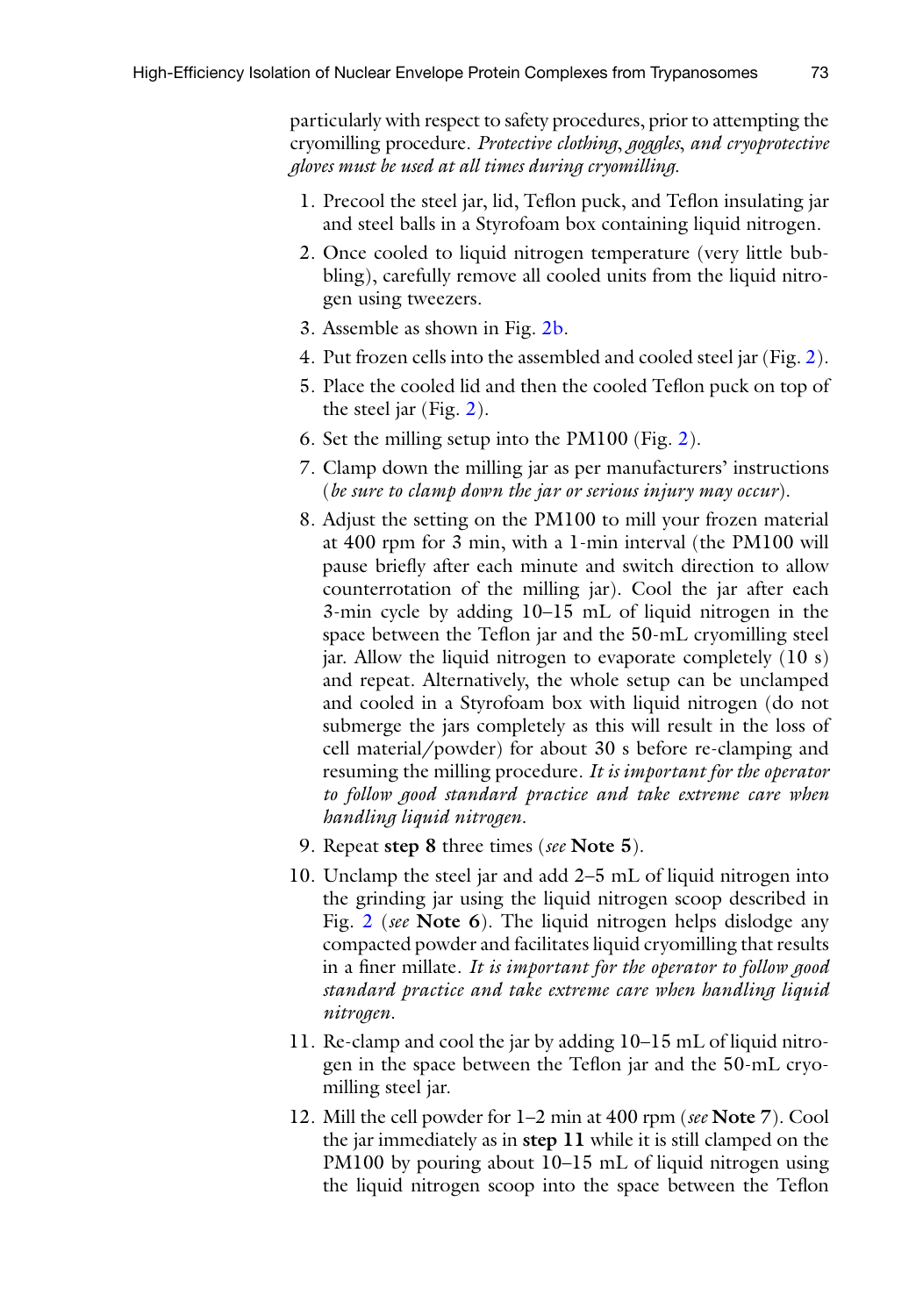jacketed insulating jar and the 50-mL cryomilling steel jar. The liquid nitrogen will vaporize while cooling the cryomilling jars but simultaneously enables any residual evaporated nitrogen gas to cool down and lower the internal pressure in the steel milling jar. *Thus*, *this step is important to lower the risk of injury or sample loss when opening the jar. Nonetheless*, *unclamp the lid very slowly to enable a slow pressure release to prevent a sudden venting of gas that can lead to powder loss or injury.* Add 2–5 mL of liquid nitrogen into the grinding jar and re-clamp. Re-clamp and cool the jars once again as in **step 11**.

- 13. Repeat **step 12** ten times. While the repetitive nature of these steps are somewhat arduous, these conditions have been optimized: attempting to engage fewer but longer grinding cycles results in pressure buildup and sample warming that are unacceptable.
- 14. Cool the milling jars as in **step 12** prior to unclamping and carefully transfer the milled powder into a precooled and labeled 50-mL polypropylene tube that is being maintained cooled in a Styrofoam box containing liquid nitrogen.
- 15. Store milled powder until needed at −80 °C ( *see* **Note 4**).

# *3.3 Conjugating Proteins to Magnetic Beads*

This protocol is designed for the use with Life Technologies Dynabeads with epoxy chemistry and is modified from an earlier protocol  $[9]$ . Other approaches can be used, but we have found that the combination of speed and avoiding centrifugation steps provided by magnetic beads is optimal of those approaches we have tried. Each vial contains 300 mg of Dynabeads which correspond to the amount sufficient for the analysis of  $~120$  g of cell powder. Do not prepare the whole batch unless you plan to use it within 6 months ( *see* **Note 8**).

- 1. Weigh out the appropriate amount of Dynabeads required ( *see above*) in a 15-mL Falcon-type tube.
- 2. Add 5 mL of 0.1 M sodium phosphate buffer, pH 7.4, and vortex the tube for 30 s.
- 3. Insert the tubes with beads into the magnet holder. Wait until all are attached to the magnet. The solution will appear clear. Aspirate off the buffer, taking care not to touch the magnetic beads.
- 4. Resuspend the beads in fresh 5 mL of 0.1 M sodium phosphate buffer, pH 7.4.
- 5. Agitate slowly for 10 min on a shaking platform or rotator.
- 6. Harvest the beads magnetically as in **step 3** and discard supernatant.
- 7. Setup the conjugation reaction once the incubation in **step 5** has been started. Add the reagents sequentially in the order as follows.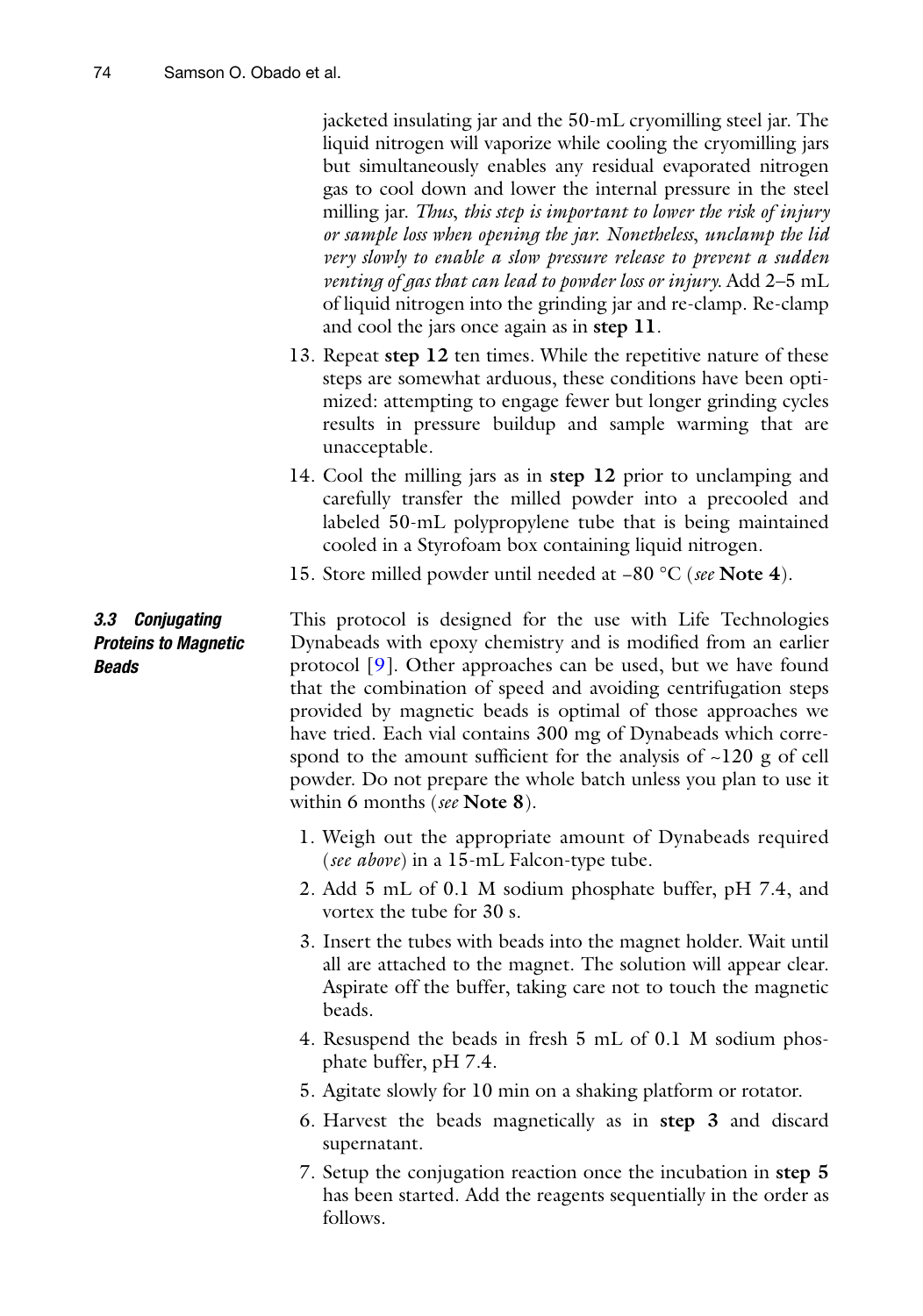- 8. For 100 mg of beads (1/3 of a Dynabeads vial) the ideal reaction volume is 2 mL. Add the following reagents to a 5-mL round bottomed tube with a snap cap or an equivalent reaction vessel in the order indicated:
	- (a)  $10 \mu$ g of affinity purified polyclonal anti-GFP antibody per mg of magnetic beads is required for optimal antibody conjugation. For other epitope tags, the amount required for conjugating beads needs to be tested on a small scale (i.e., use 10 mg of beads for each test reaction).
	- (b) Depending on the volume of the antibody used, add 0.1 M sodium phosphate pH 7.4 to make the volume up to 1 mL (1/2 of the total reaction volume of 2.0 mL).
	- (c) Add 1 mL (based on a 2 mL reaction volume) of 3 M ammonium sulfate to a final concentration of 1.5 M (see **Note 9**). Add slowly while shaking the tube on a slowspeed vortex. If testing conditions for other epitopes, it is advisable to test a range of Ammonium Sulfate concentrations to optimize this step.
	- (d) Transfer the antibody/Sodium Phosphate/1.5M Ammonium Sulfate solution onto the magnetic beads.
- 9. Wrap the 5-mL tube snap cap with Parafilm to prevent leaking and evaporation.

Allow the conjugation/reaction to proceed on a rotating platform at 30 °C for 24 h ( *see* **Note 10**).

*Following day—wash the Dynabeads.* Perform all washes as described above after transferring the Dynabead suspension to a 15 mL Falcon-type tube and by inserting the tubes into the magnet holder. You can aspirate the supernatant using a vacuum aspirator.

- Wash once with 5 mL of 100 mM glycine–HCl pH 2.5—add and then remove as fast as possible. Prolonged exposure to low pH may denature your antibody.
- Wash once with 5 mL of 10 mM Tris–HCl pH 8.8.
- Wash once with 5 mL of fresh 100 mM triethylamine—add and then remove as fast as possible. Prolonged exposure to high pH may denature your antibody.
- Wash the coated beads—a total of 4 washes with  $1 \times PBS$  in 5-mL tubes with a 5-min incubation for each wash.
- Wash once with PBS + 0.5 % Triton X-100 for 5 min.
- Wash again with PBS + 0.5 % Triton X-100 but incubate 15 min on rocker.

Wash one last time with  $1 \times$  PBS.

Resuspend all beads in a total of  $0.7$  mL of  $1 \times PBS + 50$  % glycerol for 100 mg of beads.

Store the coated beads at −20 °C.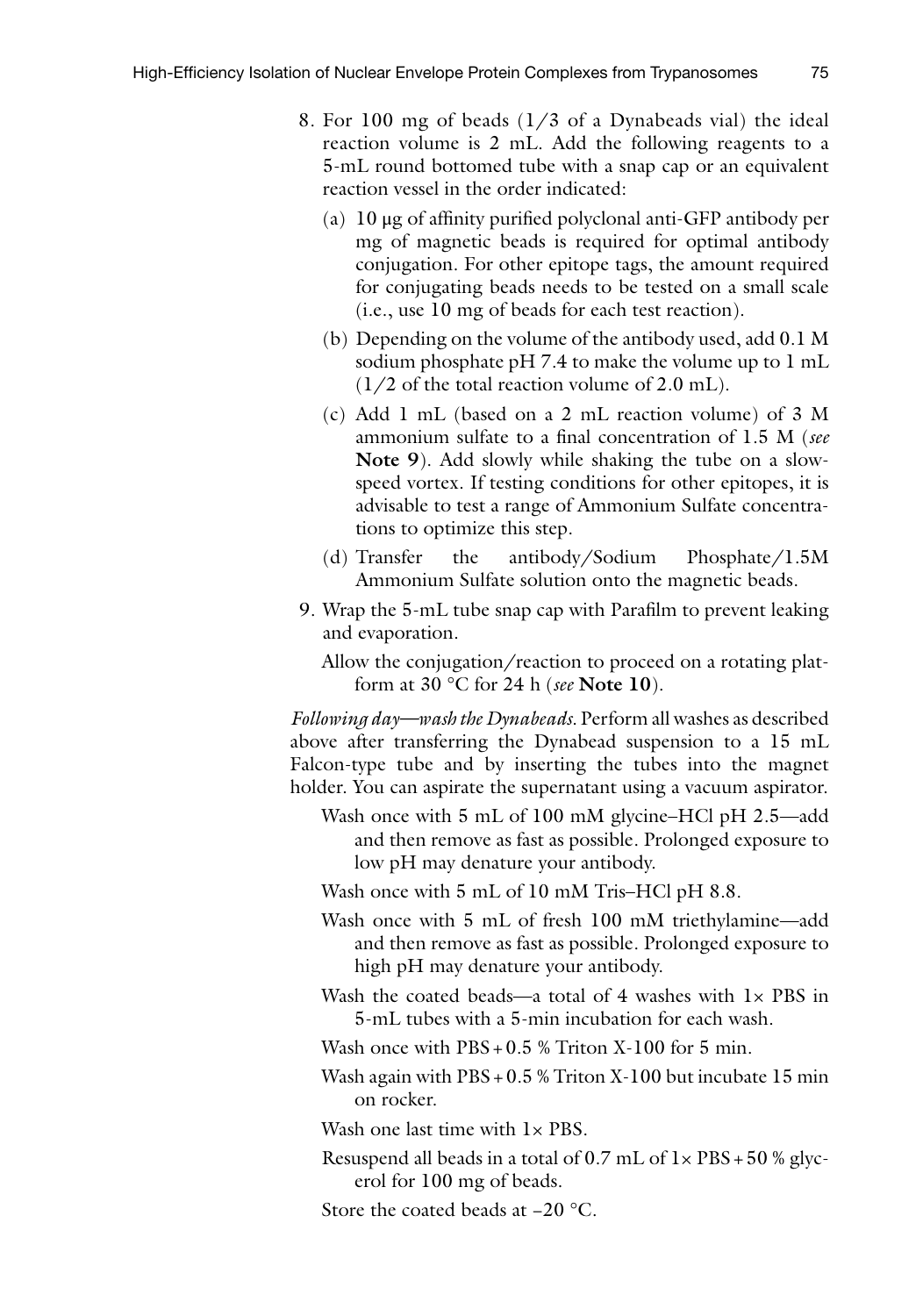# <span id="page-9-0"></span>*3.4 Affi nity Capture of Tagged Proteins*

This method can be used with any affinity tag as long as good affinity isolation antibodies are available. We describe GFP-tagged proteins in this instance. This protocol is modified from an earlier protocol [ [7](#page-13-0)]. For any individual protein–protein complex being investigated, a trial with smaller volumes should be conducted comparing different affinity isolation buffers. The range of buffers we typically test is given in Table 1. It is recommended that an aliquot of the input, flow through, eluate, and cell pellet be saved for analysis by Western blotting to make sure that your affinity handle is efficiently captured from your sample. If not, adjust the amount of beads and/or length of affinity capture accordingly.

- 1. Remove the cryomilled powder from the −80 °C freezer and place it in a Styrofoam box containing liquid nitrogen with a rack to keep the Falcon-type storage tube cold and upright.
- 2. Weigh out 50 mg to 1 g of cell powder, depending on the abundance of your target protein, into a precooled tube. The type of tube depends on the amount weighed—1.5- or 2-mL microcentrifuge tubes for powder of 50–200-mg and larger tubes for greater powder amounts (up to a 50-mL Falcon-type tube for 1 g, rather than a 15-mL tube for ease of powder resuspension) ( *see* **Note 11**).

## **Table 1**

Big CHAP

### **Buffer compositions for affinity isolation experiments**

| 1. | 20 mM HEPES, pH 7.4, 100 mM NaCl                                                 |
|----|----------------------------------------------------------------------------------|
| 2. | 20 mM HEPES, pH 7.4, 100 mM NaCl, 0.1 % CHAPS                                    |
| 3. | 20 mM HEPES, pH 7.4, 100 mM NaCl, 0.5 % Triton                                   |
| 4. | 20 mM HEPES, pH 7.4, 250 mM NaCl                                                 |
| 5. | 20 mM HEPES, pH 7.4, 250 mM NaCl, 0.1 % CHAPS                                    |
| 6. | 20 mM HEPES, pH 7.4, 250 mM NaCl, 0.5 % Triton                                   |
| 7. | 20 mM HEPES, pH 7.4, 100 mM NaCitrate, 0.1 % CHAPS                               |
| 8. | 20 mM HEPES, pH 7.4, 100 mM NaCitrate, 0.5 % Triton                              |
| 9. | 20 mM HEPES, pH 7.4, 250 mM NaCitrate, 0.1 % CHAPS                               |
|    | 10. 20 mM HEPES, pH 7.4, 250 mM NaCitrate, 0.5 % Triton                          |
|    | 11. 20 mM HEPES, pH 7.4, 250 mM NaCl, 0.5 % Triton, 0.5 % deoxy<br>Big CHAP      |
|    | 12. 20 mM HEPES, pH 7.4, 250 mM NaCitrate, 0.5 % Triton, 0.5 %<br>deoxy Big CHAP |
|    | 13. 40 mM Tris, pH 8.0, 250 mM NaCl, 0.5 % Triton, 0.5 % deoxy<br>Big CHAP       |
|    | 14. 40 mM Tris, pH 8.0, 250 mM NaCitrate, 0.5 % Triton, 0.5 % deoxy              |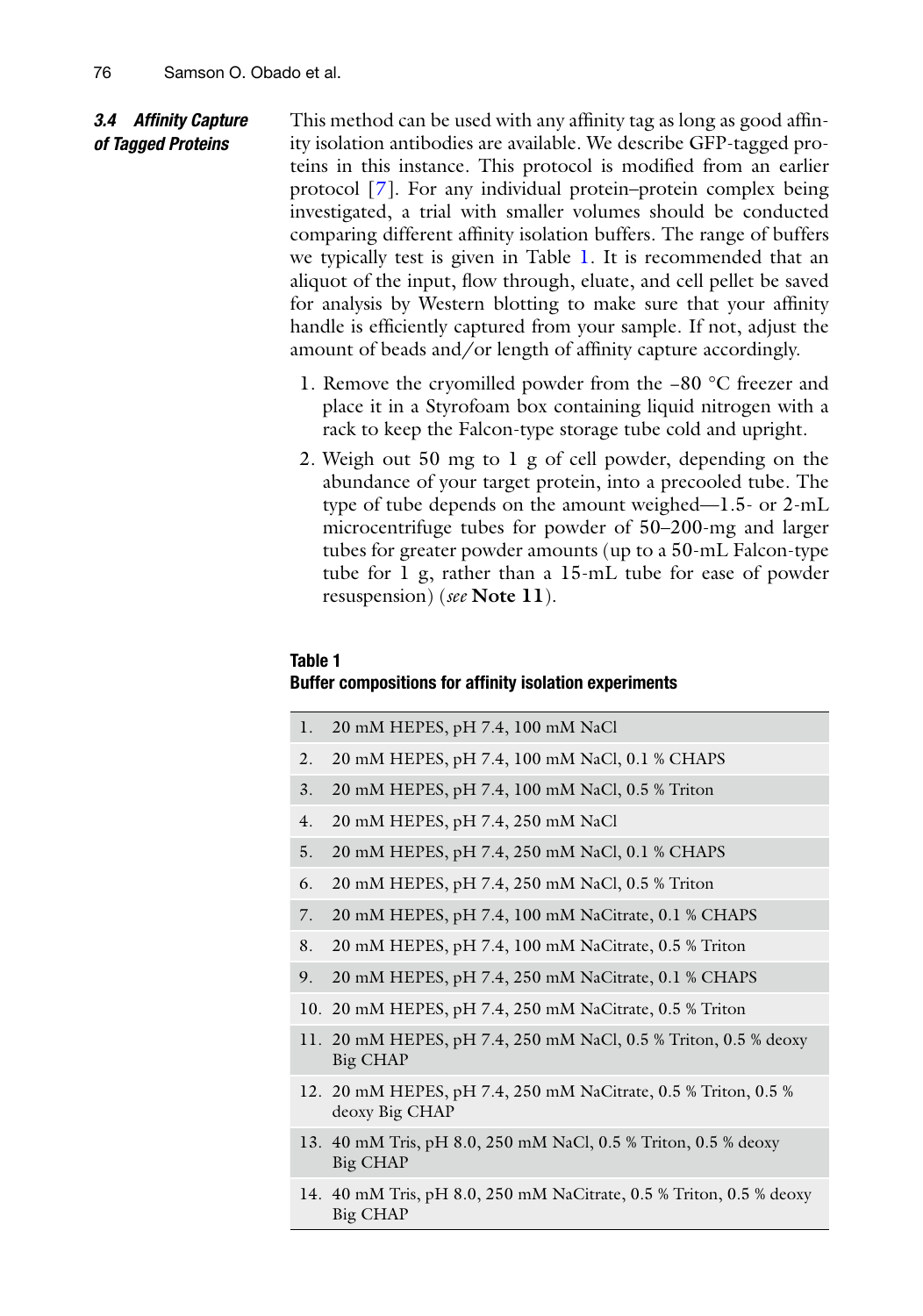- 3. Transfer weighed powder to an ice bucket and sit on ice for 30 s, until it gets close to thawing. *Do not let it thaw as rapid protein degradation may occur*.
- 4. Resuspend powder in room temperature extraction buffer of choice, at a ratio of 1:9 (powder-extraction buffer), by vortexing and pipetting up and down. Place on ice.
- 5. Once all aliquots are resuspended, sonicate on ice with a microtip sonicator to break apart aggregates that may be invisible to the eye. For example, we use a Misonix Ultrasonic Processor XL at Setting 4 ( $\sim$ 20-W output) for 2 $\times$  1 s.
- 6. Clarify the cell lysate by centrifugation in a microcentrifuge at  $20,000 \times g$  for 10 min at 4 °C.
- 7. During the centrifugation in **step 6**, wash the antibody conjugated magnetic beads once with the affinity isolation buffer of choice. Harvest the beads magnetically and discard buffer.
- 8. Add the clarified cell lysate to the magnetic beads and rotate at 4 °C for 1 h (or longer if necessary).
- 9. Wash the magnetic beads  $3x$  in the affinity isolation buffer used during affinity capture (see **Note 12**).
- 10. After the third wash, transfer the magnetic beads to a fresh tube. This ensures that cellular protein that may have been adsorbed onto the original tube prior to elution is discarded.
- 11. Harvest the beads magnetically and discard the buffer.
- 12. Spin down the magnetic beads, and aspirate residual buffer trapped between the beads during the magnetizing process.
- 13. Elute your affinity captured protein complex with nonreducing SDS–PAGEloading buffer or equivalent ( *see* **Note 13**).
- 14. Harvest the beads magnetically and transfer the eluate to a fresh tube.
- 15. If appropriate add reducing agent and heat at 70 °C for 10 min.

*3.5 Downstream Analysis*

Depending on the experiment, the isolated protein complexes may be taken directly to mass spectrometry using standard methods. If so desired, the complexes may also be analyzed by SDS–PAGE . We routinely analyze complexes using precast gel systems that provide highly reproducible results. This provides a quality control prior to mass spectrometric analysis or can be used to identify/isolate individual protein bands. All of these methods are standard.

*An example of the affi nity isolation of most of the trypanosome nuclear pore complex—a huge structure that has stable*, *as well as dynamic*, *components.* Isolating protein complexes from different cell compartments requires buffer optimization  $[10]$ . As an example of the flexibility of the cryomilling and affinity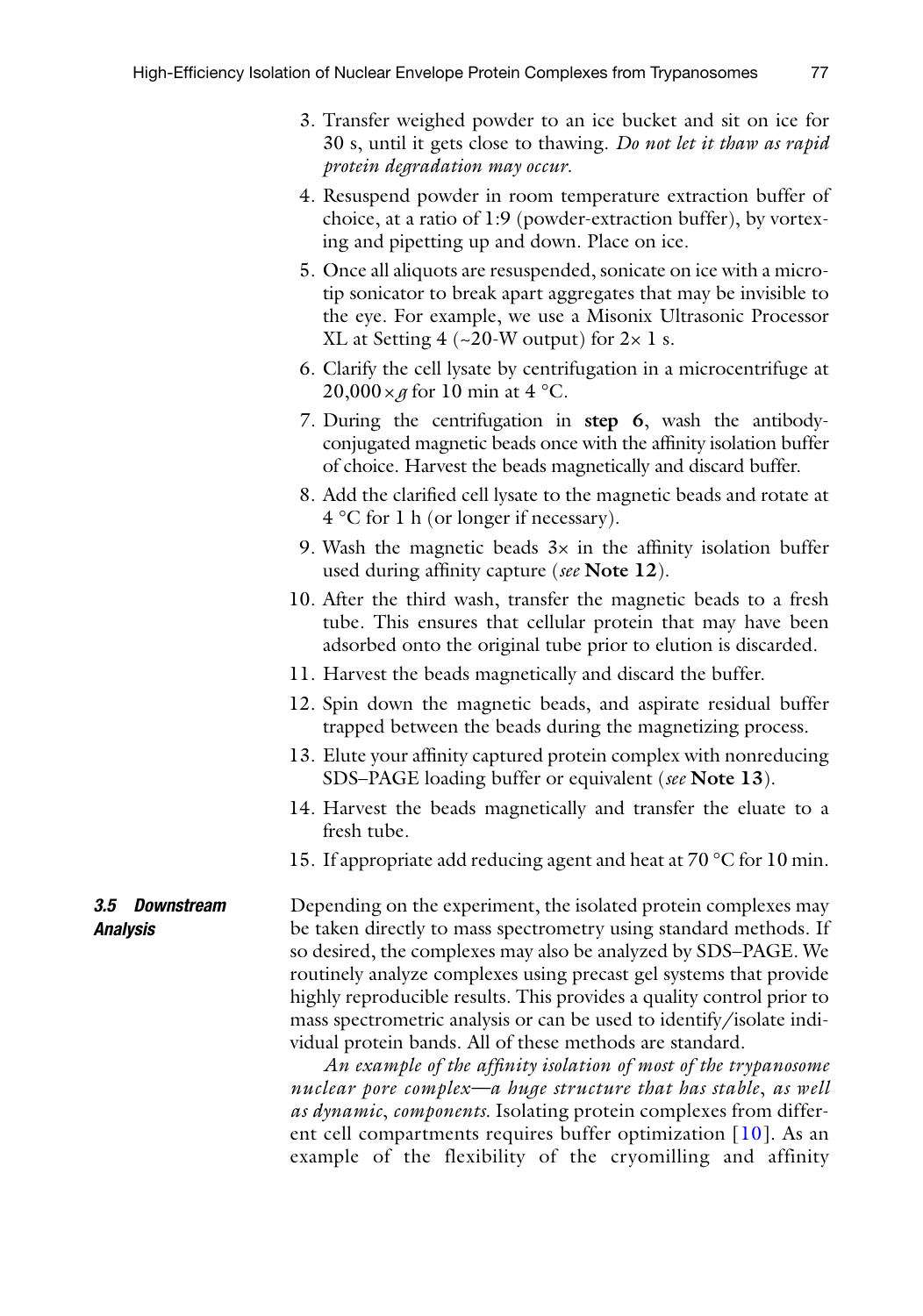

**Fig. 4** Testing of various affinity isolation solvents on the nuclear basket protein TbNup110. 50 mg of TbNup110– GFP cell lysate powder was weighed out into 2-mL tubes and affinity purified in 14 different buffers containing various concentrations of salt and detergents (Table [1 \)](#page-9-0). Nup110 maintains the highest number of its interaction network in buffer 12. This condition was chosen for further exploration in a larger-scale pullout. Protein bands were excised out of the SDS–PAGE gel and identified by mass spectrometry. 18 of the original 22 Nups identified by DeGrasse et al. [11] in a classical biochemical fractionation and proteomic screen [11], as well as new Nups were identified with this method, demonstrating the power of this approach. Additionally, we observe interactions with the lamin-like NUP-1  $[4]$  as well as transport factors

> techniques, we highlight the ability to use low-stringency to high-stringency solutions to affinity isolate the trypanosome NPC (Fig. 4; Table [1\)](#page-9-0). These methods are also applicable to dynamic protein complexes.

# **4 Notes**

- 1. Antibodymust not be stored in glycerol or Tris buffer or any solutions that contain amino, hydroxyl, or sulfhydryl groups, as these react with the epoxy groups on the magnetic beads. Dialyze to exchange buffer if this is the case.
- 2. The lid of the grinding jar we use has been modified with O-rings that are custom made by Marco Rubber (http://www. [marcorubber.com](http://www.marcorubber.com/)) and consist of a stainless steel coil ensheathed in Teflon (PFA–PTFE-encapsulated springenergized seal). These seals better withstand the extreme temperatures associated with liquid nitrogen use. To make these alterations, contact Marco Rubber and send them the original rubber O-ring that comes as standard with the steel lid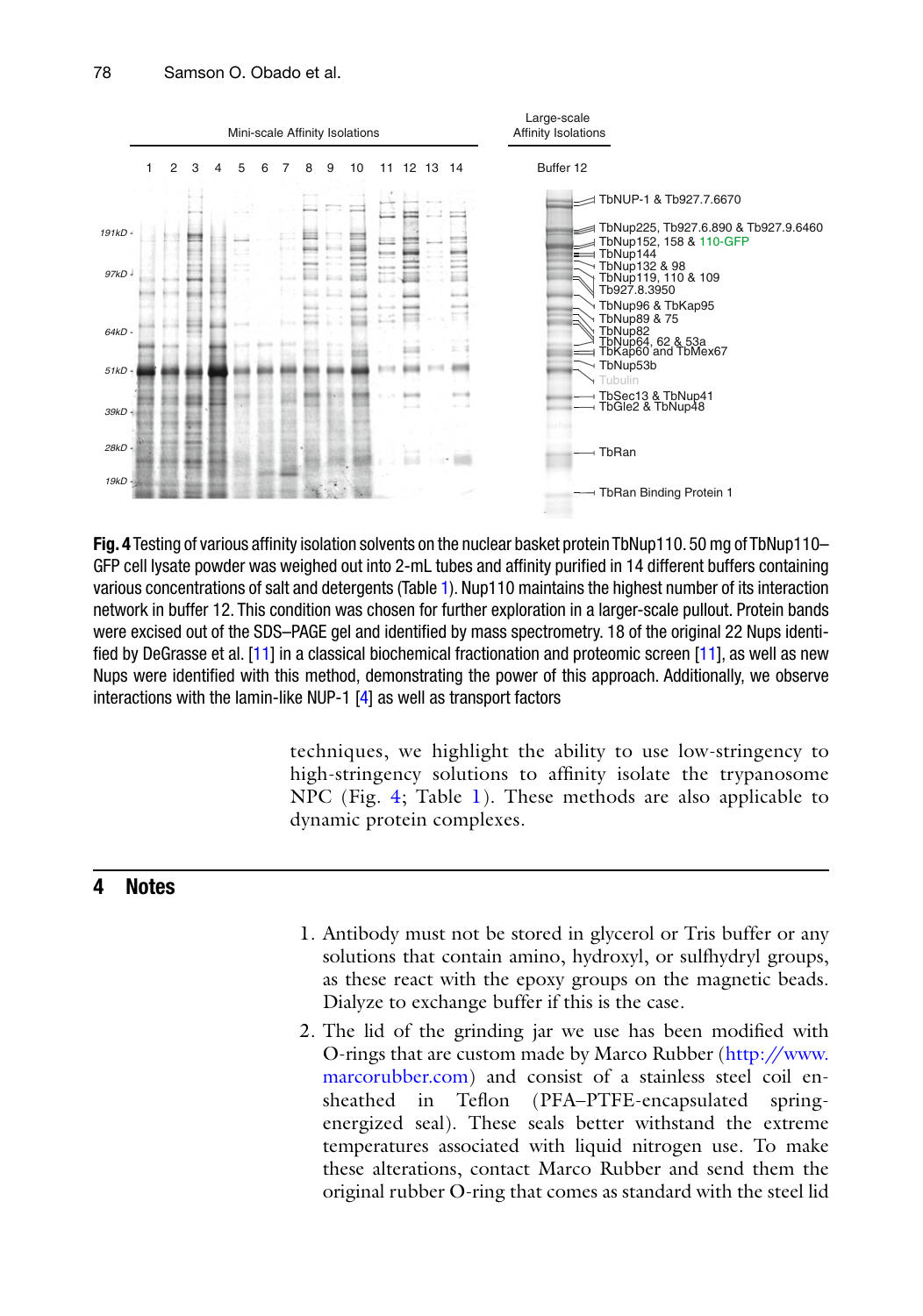so that they may have the correct dimensions to manufacture the PFA–PTFE-encapsulated spring-energized seal. Pressure valves may be added to the lid of the cryomilling jar to relieve excess pressure buildup. We recommend pressure valves from the Lee Company (http://www.leeimh.com/). Specifically we use forward-venting valves that relieve pressures that exceed 5 bar/500 KPA. These are installed as to manufacturers' instructions ( [http://www.leeimh.com/metal/check](http://www.leeimh.com/metal/check-valves-axial/check-valve-558F.htm)valves-axial/check-valve-558F.htm). Typically we install one valve in the center of a 50-mL jar lid or two valves in a 125-mL jar lid (Fig. [2](#page-3-0)).

- 3. A minimum volume of cell pellet is required to enable efficient cryomillingand recovery as there are losses to the walls of the jar and the steel balls. We find that 3 L of cells at  $2-2.5 \times 10^7$ cells/mL generates a good-sized pellet.
- 4. Milled powder should be stored with a loosened cap at −80 °C in the first 24 h to allow any trapped nitrogen to escape or else tubes may explode.
- 5. It is necessary to do this initial "dry" milling to allow the cell pellets to be broken down to a coarse powder. If there is liquid in the jar, this initially coarse grinding is less or ineffective.
- 6. Do not add liquid nitrogen above the level of the steel balls, as this will cause excessive pressure during the cryomilling .
- 7. During liquid cryomilling, the balls should not make a rattling sound but rather should be quiet. If the balls make a loud rattling sound, then it means that the liquid in the grinding jar has evaporated into nitrogen gas.
- 8. It is not recommended to conjugate more magnetic beads than will be used within 6 months. Beads can be stored at −20 °C in 50 % glycerol to extend shelf life. However, there is a slow bleeding of the antibody from the beads which increases over time due to reversibility of the disulfide bridges in the antibody heavy and light chains.
- 9. Ammonium sulfate enhances the conjugation reaction by binding and excluding water, thus reducing reaction volume and promoting hydrophobic interactions between the bead surface and the antibody.
- 10. The coupling of the antibodies to the beads can be allowed to proceed up to 48 h without significant loss of antibody-binding activity. Indeed, if the antibodies being coupled are labile, it is recommended that the coupling reaction be performed at 4 °C for 48 h.
- 11. The amount of powder weighed out depends on the abundance of the tagged protein. Typically for mini-IP tests, 50 mg is sufficient initially. Due to difficulty weighing out several